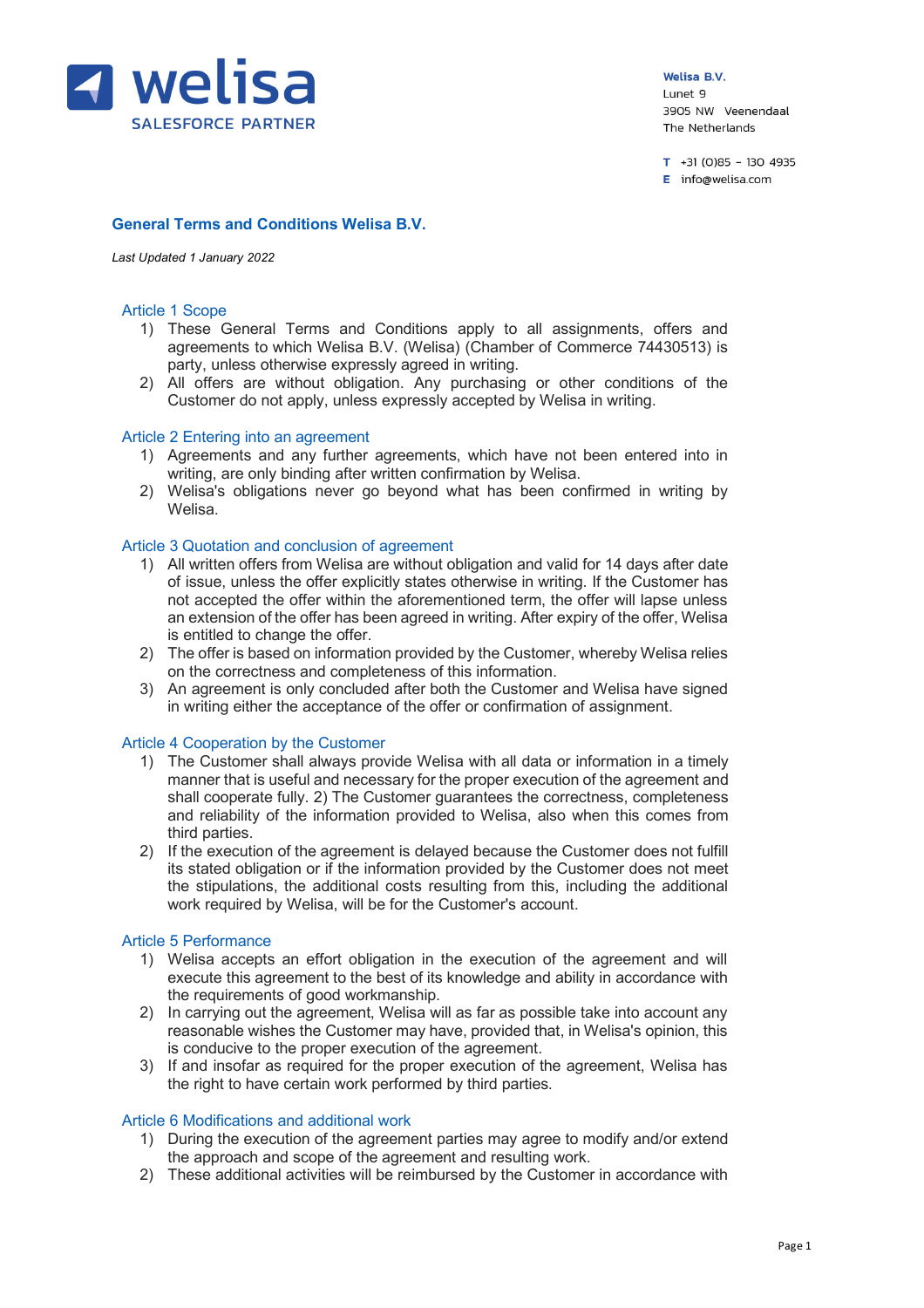

 $T + 31(0)85 - 1304935$  $E$  info@welisa.com

Welisa's usual rates.

- 3) The Customer accepts that changes to the work referred to in Article 6.1 may affect the agreed or expected period for the completion of the agreement.
- 4) If in the opinion of Welisa a change in the execution of the agreement is necessary to fulfill its obligations to the Customer, Welisa is authorized to make that change, in reasonableness and fairness.
- 5) Requests by Customer to change already planned consultancy day(s) have to be aligned by Customer with Welisa 14 days before the planned consultancy day(s). Changes communicated less than 14 days cannot be processed and the planned days will be invoiced.

## Article 7 Fee / Remuneration

- 6) When concluding the agreement parties shall agree to an hourly rate or a fixed fee.
- 7) Both rates are exclusive of VAT (Value Added Tax).
- 8) For appointments/assignments shorter than 8 hours on location, travel time is counted as working time. This does not include travel time that takes place outside regular office hours (8:30 am to 5:00 pm).
- 9) Time needed for on demand support activities (e.g. requests via support@welisa.com) are charged per 15 minutes (0:25 hour).
- 10) Unless otherwise agreed in writing, Welisa has the right to adjust prices annually in keeping with inflation, using the price inflation index determined by Statistics Netherlands (CBS). Welisa does not inform the contracting party in writing of this correction, other than an indication on the invoice. This inflation correction offers no reason to terminate the agreement.
- 11) Travel expenses: for travel costs, the rate is  $\epsilon$  0.40 per kilometer for travel within the Netherlands. Outside the Netherlands, separate agreements are made. Accommodation costs paid by Welisa will be 100% reimbursed by the client unless otherwise agreed.

### Article 8 Rates and payment

- 1) Payment by the Customer shall be made within 14 days of the invoice date, without discount or setoff, by transfer to a bank account to be designated by Welisa.
- 2) Customer shall pay 50% of the agreed fee in advance, unless the parties have agreed otherwise in writing.
- 3) Should the Customer not pay the amounts due within the agreed term, it will be in default without notice of default. Welisa is then entitled to hand over the claim in which case the Customer shall, in addition to the total amount due, also be obliged to reimburse extrajudicial collection costs, the amount of which is determined at 15% of the total amount due, and of any legal costs.
- 4) Should the Customer have objections to an invoice from Welisa, the Customer shall notify this within 14 days of the invoice date. The Customer has up to 14 days after the invoice date to motivate this objection in writing. If the Customer has not complied with the above, the Customer is deemed to have accepted the invoice.
- 5) All prices are exclusive of VAT and other government levies.

### Article 9 Time limits

1) Exceeding an agreed (delivery) time does not entitle the Customer to cancel the agreement, or to refuse the purchase of or payment for services, unless he has further set Welisa in writing a reasonable term for the delivery and Welisa has also not fulfilled its obligations within this term.

### Article 10 Force majeure

1) In the event of force majeure, the delivery and other obligations of Welisa shall be suspended. In that case Welisa is still obliged to deliver as soon as reasonably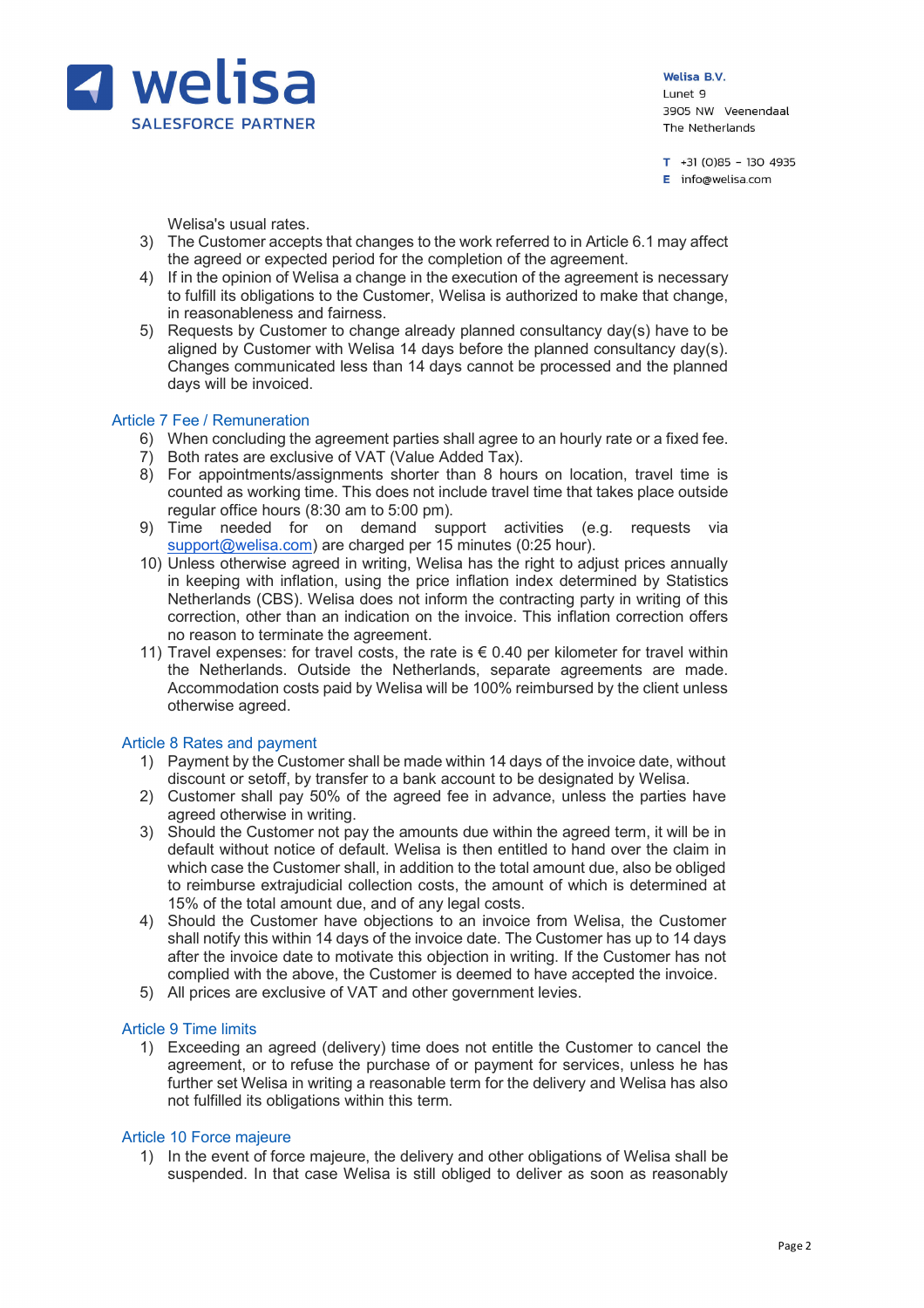

 $T + 31(0)85 - 1304935$  $E$  info@welisa.com

possible. Force majeure is equated with unforeseen circumstances with regard to persons and/or material that Welisa uses or tends to use in the execution of the agreement, which are of such nature that the execution of the agreement is therefore impossible, or so objectionable and/or becomes disproportionately expensive that prompt compliance with the agreement cannot be reasonably expected from Welisa.

2) Such circumstances include: government measures, business, traffic and or transport disruptions, disruptions in the delivery of a finished product, raw materials and/or aids/devices, sickness of deployed personnel, strikes, exclusions, obstacles by third parties, or unforeseen technical complications for either or both parties etc. If Welisa has already partially fulfilled its obligations upon commencement of the force majeure, Welisa is entitled to invoice the already delivered services separately and the Customer is obliged to pay this invoice as if it were a separate transaction.

### Article 11 Liability

- 1) Except to the extent that this is impossible under Dutch law, any liability of Welisa is limited to the amount paid out in the relevant case by its liability insurance. If for whatever reason no payment by the insurance might occur, any liability shall be limited to compensation for direct damage up to a maximum of the amount at the moment of the fault declared contractual sum.
- 2) The total liability of Welisa due to an attributable shortcoming in the fulfillment of the agreement is limited to compensation of the direct damage up to a maximum of the amount of the contract sum declared up to the time of the fault. For assignments with a duration longer than 1 year, the compensation is limited to a maximum of 1 times the annual fee.
- 3) The liability of Welisa due to an attributable shortcoming in the fulfillment of the agreement only arises when the Customer immediately and properly declares Welisa in default in writing and thereby setting a reasonable period for remedying the shortcoming, and Welisa after that period still continues to fail to fulfill its obligations.
- 4) Welisa is not liable for damage caused by the Customer's failure to provide accurate information in a timely manner which, in the opinion of Welisa is necessary for the proper execution of the agreement.
- 5) Apart from the liability referred to in Article 11 paragraph 1, Welisa is not liable for any compensation to the Customer and/or third parties, regardless of the ground on which an action would be based.
- 6) In any event, a claim lapses if Welisa has not been notified in writing within one year of the discovery of an event or circumstance that gives or may give rise to liability.

### Article 12 Confidentiality

- 1) Welisa shall ensure the confidentiality of all data and information made available by the Customer to Welisa in the context of the Agreement.
- 2) Except for obligations that the law, or an authorized governmental body, imposes on Welisa to disclose information, Welisa is obliged to observe confidentiality of information submitted by the Customer to Welisa and designated as confidential, or information that Welisa may assume has this status. If Welisa is obliged - on the basis of a statutory provision or a court decision - to provide confidential information to third parties designated by law or the competent court and the Customer cannot invoke a right to privilege recognised or permitted by a legal or competent court in this regard, Welisa is not liable for any damages and is not obliged to pay compensation.
- 3) Communications made in the context of the execution of an agreement by Welisa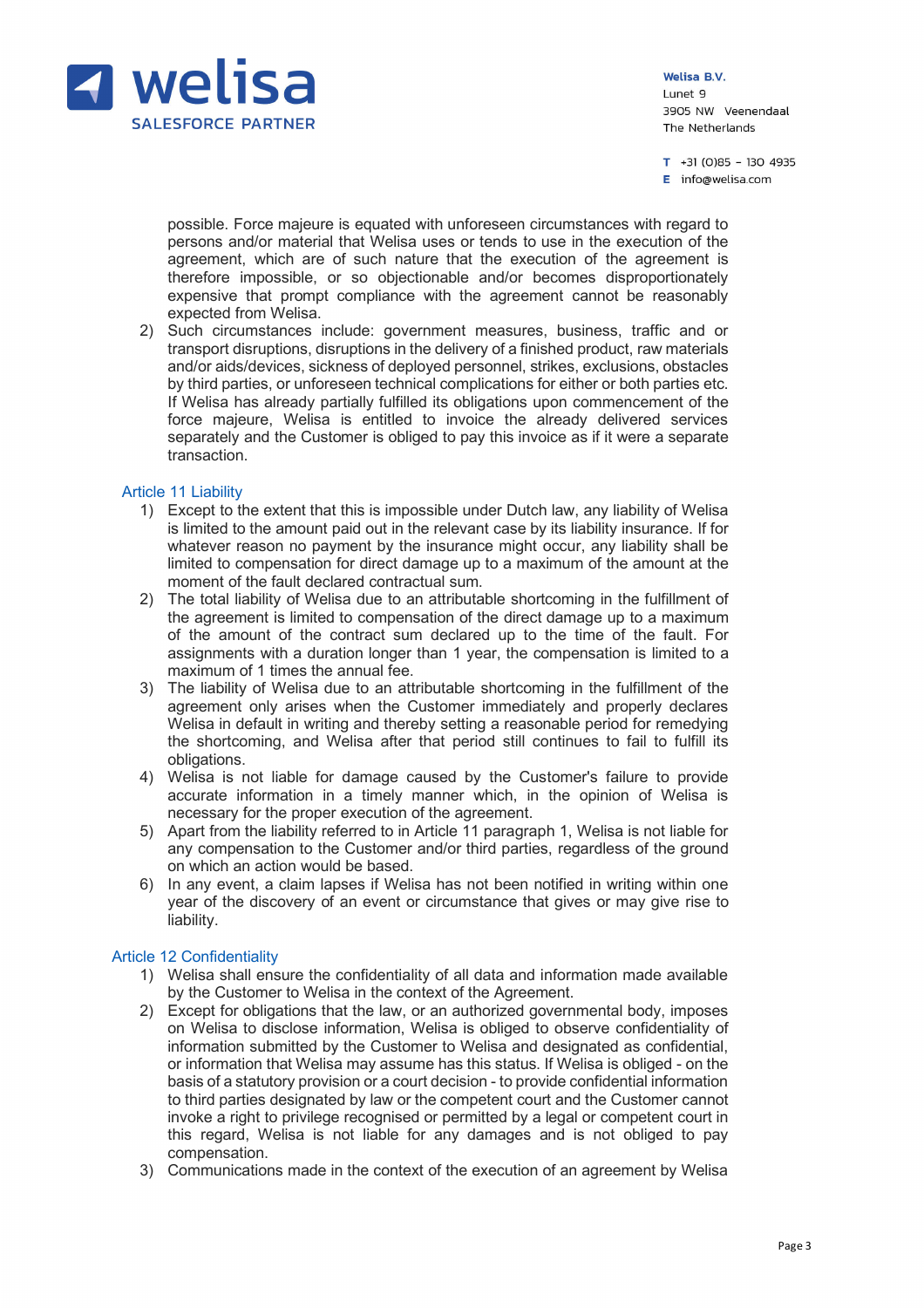

 $T + 31(0)85 - 1304935$  $E$  info@welisa.com

on behalf of the Customer are made at the Customer's own expense and risk.

4) Welisa reserves the right to use the knowledge gained through the execution of the Agreement for other purposes, insofar as no confidential information is disclosed to third parties.

## Article 13 Cancellation

1) Welisa reserves the right to cancel agreements in whole or in part in the event of such a change in law, regulations, case law or (semi) government policy whereby fulfillment by Welisa can no longer be reasonably expected. In such cases, Welisa must notify the Customer in writing of the cancellation. In such cases, the Customer is not entitled to claim compensation.

## Article 14 Termination

- 1) Premature termination of an agreement by the Customer is only possible when this has been expressly agreed in writing or under payment of the amount due until the original end of the agreement, unless the parties have agreed another payment in writing.
- 2) Welisa is entitled to suspend its obligations or immediately terminate the agreement in the event that the obligations under the agreement are not fulfilled by the Customer.
- 3) Welisa may terminate the agreement immediately in case of bankruptcy, suspension of payments, liquidation, sequestration, debt restructuring or death.
- 4) In the event of termination Welisa is not liable for any compensation on termination and the claims of Welisa are immediately due and payable after termination.

### Article 15 Non-Solicitation

- 1) During the Term and for one (1) year thereafter, Customer shall not for any reason, directly or indirectly, recruit, solicit or otherwise induce or attempt to induce any employee of Welisa to leave the employment of Welisa, nor hire any such employee at Customer or any enterprise with which the Customer is affiliated.
- 2) During the Term and for one (1) year thereafter, Customer shall not for any reason, directly or indirectly, recruit, solicit or otherwise induce or attempt to induce any employee of subcontractor of Welisa dedicated to the agreed assignment to leave the employment of the subcontractor, nor hire any such employee at Customer or any enterprise with which the Customer is affiliated.

### Article 16 Applicable law

1) All agreements are subject to Dutch law.

### Article 17 Disputes

- 1) All disputes between Welisa and the Customer that may arise as a result of this Agreement or from agreements and deeds resulting from it, shall in the first instance be settled through legal proceedings before the competent court in Amsterdam.
- 2) All judicial and extrajudicial costs reasonably incurred as a result of the Customer's failure to fulfill obligations arising from the agreement will be for the Customer's account.

### Article 18 Final provision

- 1) Welisa is authorized to change these General Terms and Conditions. The most recently filed version of the General Terms and Conditions applies.
- 2) In the event that one or more provisions of these General Terms and Conditions proves to be null and void, these General Terms and Conditions will remain in effect for the remainder of the provisions. In that case, a legally valid provision will